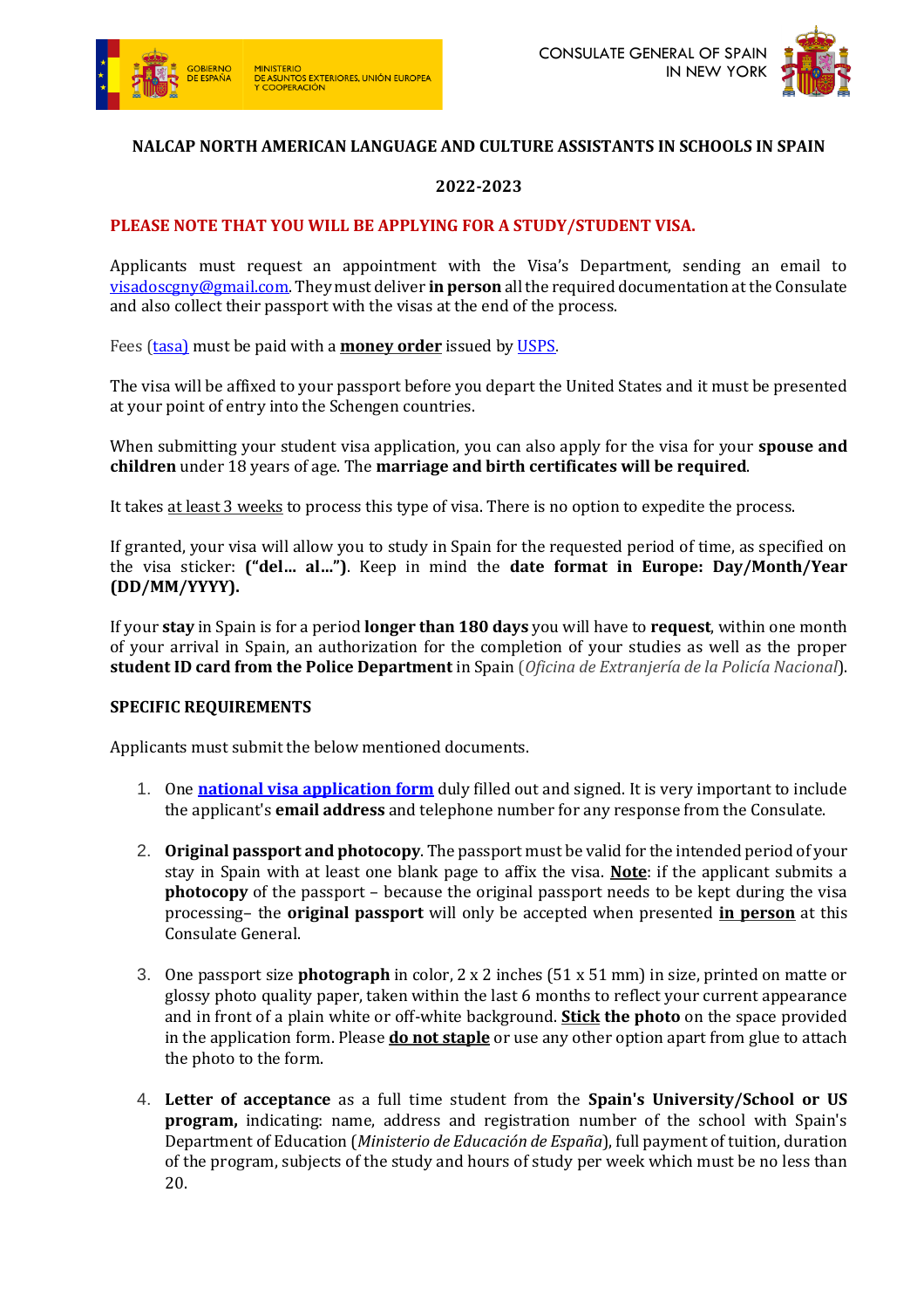

MINISTERIO<br>DE ASUNTOS EXTERIORES, UNIÓN EUROPEA<br>Y COOPERACIÓN



- 5. **Health insurance**: photocopy of the international insurance coverage for health/accident. The insurance policy must cover all the risks insured by Spain's public health system.
- 6. **Proofs of financial means** during your stay. Please provide **one** of the following:
	- a. **Letter from the university or school** in Spain or in the US assuming full financial responsibility during your stay (this is often included into the acceptance letter).
	- b. **Proof of financial aid or scholarship** for at least \$700 per month for room and board.
	- c. **Notarized letter from the parents or legal guardians** assuming full financial responsibility for at least \$700 per month for room and board. Suggested wording: "I hereby certify that I'm the (father/mother/other) of (...), will support him/her with a monthly allowance of at least \$700 while he/she is in Spain and that I'm financially responsible for any emergency that may arise".
	- d. Personal **bank account statements** showing at least \$700 per month of stay.
- 7. **Money order** to pay the non-refundable fee. To obtain more information about the consular fees enter this **[link](http://www.exteriores.gob.es/Consulados/NUEVAYORK/en/ServiciosConsulares/Pages/CSNewyork/Consular-Fees-New-York.aspx)**. Money orders **must be included** along with the rest of the visa application. Do not send money orders separately or this Consulate will not be responsible for additional times on the visa processing.
- 8. Only for **applicants under 18 years of age:** 
	- a. **birth certificate** of the minor,
	- b. **notarized authorization letter** to apply for the visa from the parents or legal custodians,
	- c. **document from the legal custodian/s** in Spain and **certified by a notary public** in Spain, stating that they will take care of the minor and they have no objection that the authorities in Spain can verify their certificate of sexual offences.

#### **FOR PERIODS OF STAY LONGER THAN 180 DAYS IT IS ALSO NECESSARY:**

- d. **Original and copy** of the Police Record Certificate for persons 18 years old and up from the country of origin or place/s of residence during periods of more than six months within the past five years, bearing the "Apostille of the Hague Convention". If the country issuing such documents is not part of the "Hague Convention" they must be duly legalized. The **original** certificate must be kept and brought to Spain in case of being required by the Spanish Police. Certificates must be issued by the F.B.I. or State Police, not local Police.
- e. **Medical certificate**: doctor's statement on a doctor or medical center letterhead, indicating that the student has been examined and found in good physical and mental health to travel to study abroad and is free of contagious diseases or any other illnesses which could lead to public health repercussions according to the International Sanitary Regulations-2005 of the World Health Organizatio[n.](http://www.who.int/ihr/publications/9789241596664/en/)

ADDITIONAL DOCUMENTATION MAY BE REQUIRED BY THE CONSULATE GENERAL OF SPAIN IN NEW YORK.

THESE INSTRUCTIONS ARE A **SIMPLIFIED VERSION** OF THE OFFICIAL INSTRUCTIONS AND REQUIREMENTS ISSUED BY THE CONSULATE GENERAL OF SPAIN IN NEW YORK, IN ORDER TO MAKE THE VISA APPLICATION PROCESS EASIER TO THE NALCAP NORTHAMERICAN LANGUAGE AND CULTURE ASSISTANTS.

#### **DISCLAIMER**